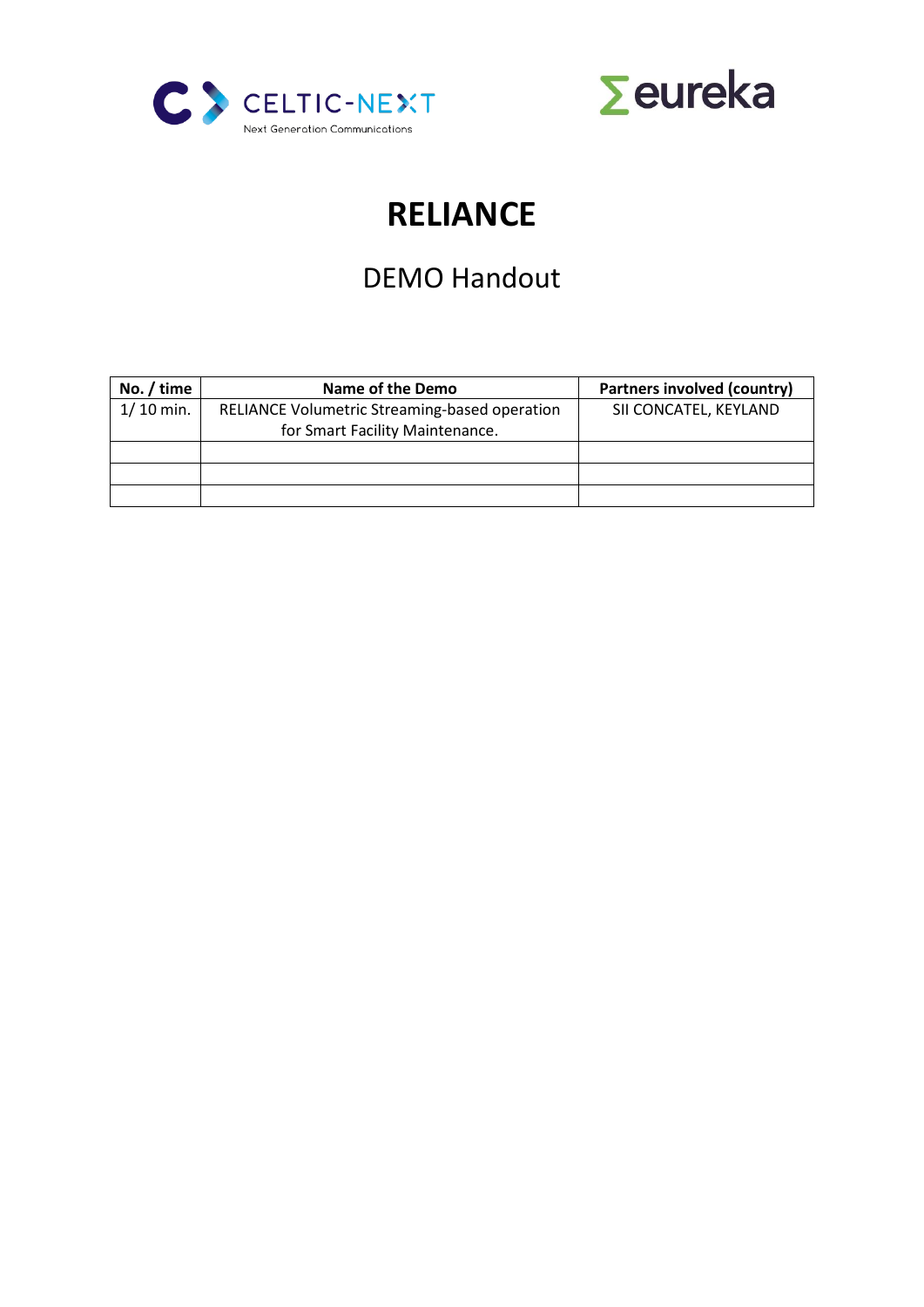



## **RELIANCE Volumetric Streaming-based**

## **operation for Smart Facility Maintenance.**

**Involved partners:** SII CONCATEL, TYP

#### **Problem Definition**

Our main partner (Grupo Antolin) is evolving very fast in IIoT. We need to deploy IIoT services in different countries. We need to establish effective security and interconnection mechanisms, with minimum latency.

On the other hand, the need to be able to operate different machines remotely, for example a factory in China from a control system in -for instance- Germany operated by a group of robots and coordinated humans implies a great level of complexity at different levels.

There must be a real-time orchestration of the central system and the remote controls. It is therefore much more complex than deploying a set of services, requiring a comprehensive proposal considering not only new network topologies, but much more agile deployment and operational management models that can respond to the needs of latency, communication and scalability in a globalized IIoT environment, with innumerable devices, sensors and components.

#### **Solution**

Our proposal in a comprehensive solution that allows VR-based maintenance operations in augmented remote environments.

#### **SOTA Analysis**

The Enhanced Smart Building and Facility vertical-specific services based on RELIANCE are beyond the current state of the art. To our knowledge, this is a new comprehensive model for SB&FM based on the concept of volumetric streaming for remote maintenance.

#### **Building Blocks**

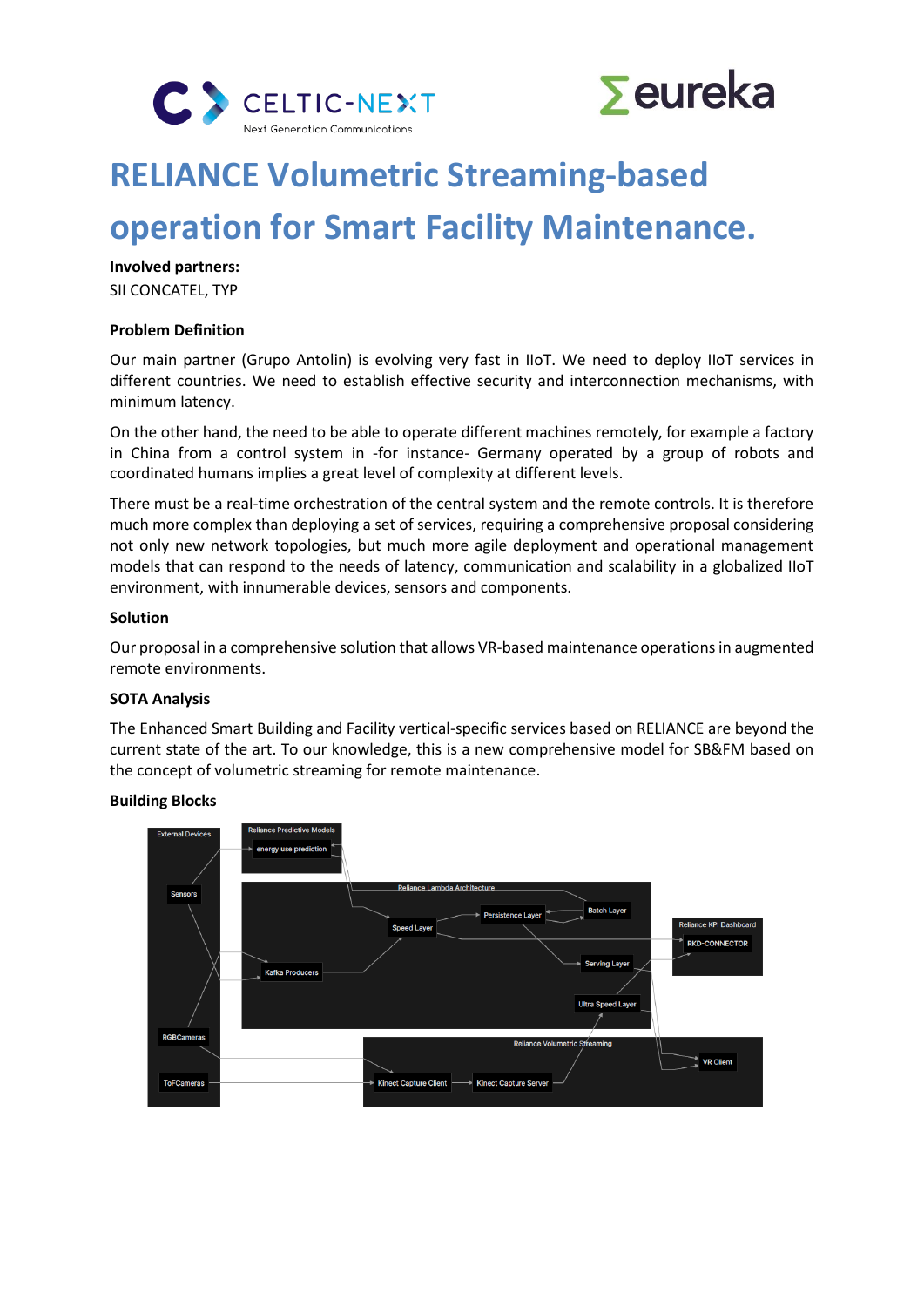



#### **Demo Scenario**



- 1. Preconditions: A set of basic services are defined, connected and deployed. Different sensors (kafka producers) are generated.
- 2. An AI model is defined to process the information from the batch layer, predicting temperature info from a sensor.
- 3. A junior operator places the 3D scanner (Kinect device) in the operation area. The junior operator communicates to the senior operator that the environment is ready to be visualized in the VR client.
- 4. The senior operator, with the VR headset, can see and freely move in the remote environment, getting also information from sensors.
- 5. The senior operator has identified the hardware that must be checked. It asks the junior operator to open the rack and, by remotely controlling a
- 6. The sessions finish.

#### **Achievements**

The development of new services in the SB&FM context, with great innovations in remote monitoring, offers the sector an extraordinary leap. The validation of a model that combines new data analysis capabilities with new telepresence systems allows us to think about new, extraordinary and growing business opportunities that did not exist until now.

#### **Business Opportunities**

We are working withing two lines. First, the integration within the CONCATEL's portfolio, and the generation of a specific solution for Rehabilitation, together with COAC. Second, a specific solution combining static 3D-scanned environments together with volumetric streaming is being designed for Entertainment.